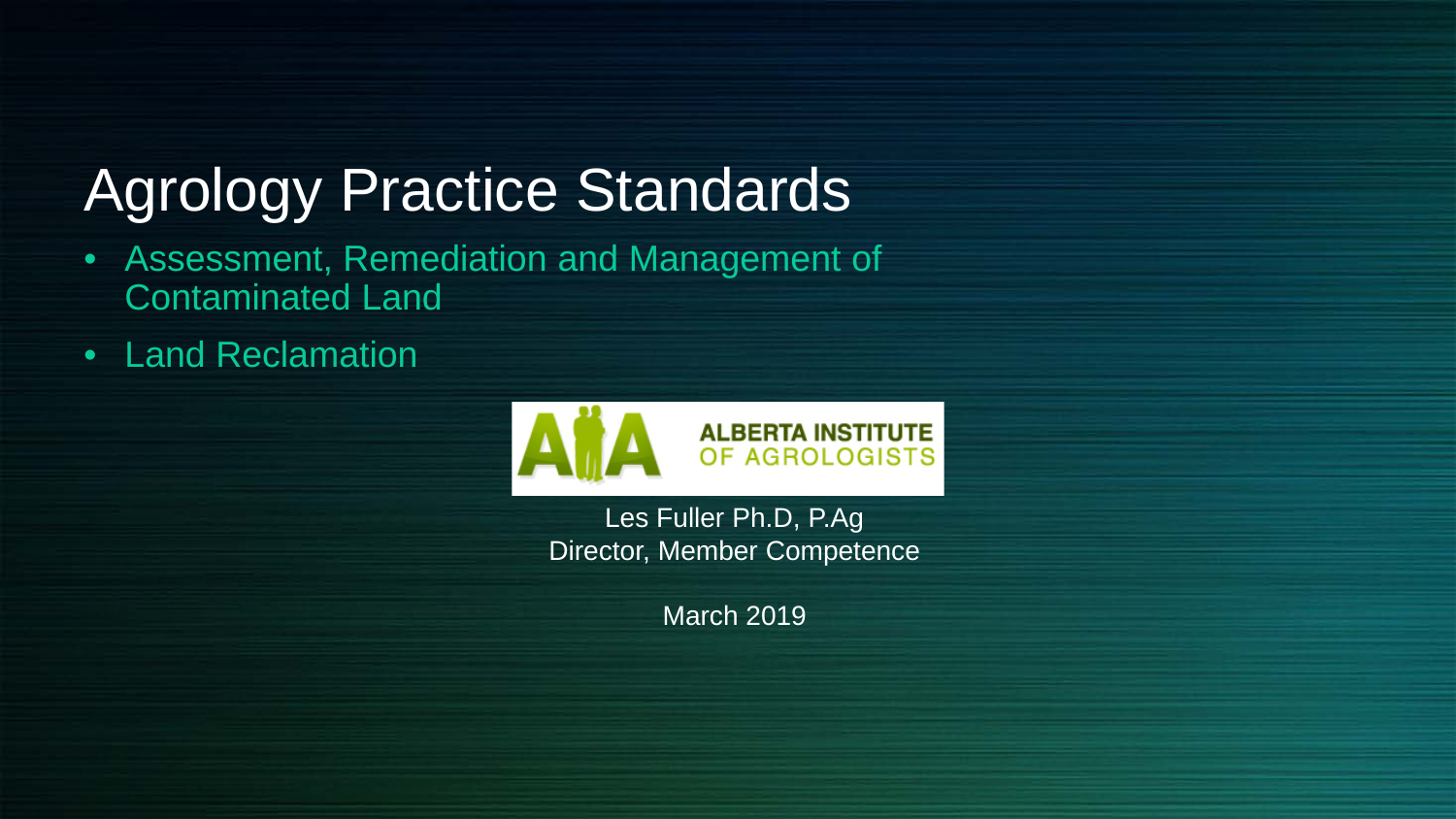# **The Profession of Agrology**

Section 1(1v) of the *Agrology Profession Act* (APA 2005) defines the practice of agrology as,

- *the development, acquisition or application of or advising on scientific principles*  and practices relating to the cultivation, production, utilization and improvement of *plants and animals and the management of associated resources and includes…"*
	- *The analysis, classification and evaluation of land and water systems,*
	- *The conservation, decommissioning, reclamation, remediation and improvement of soils, land and water systems,*
	- *Etc, etc.*

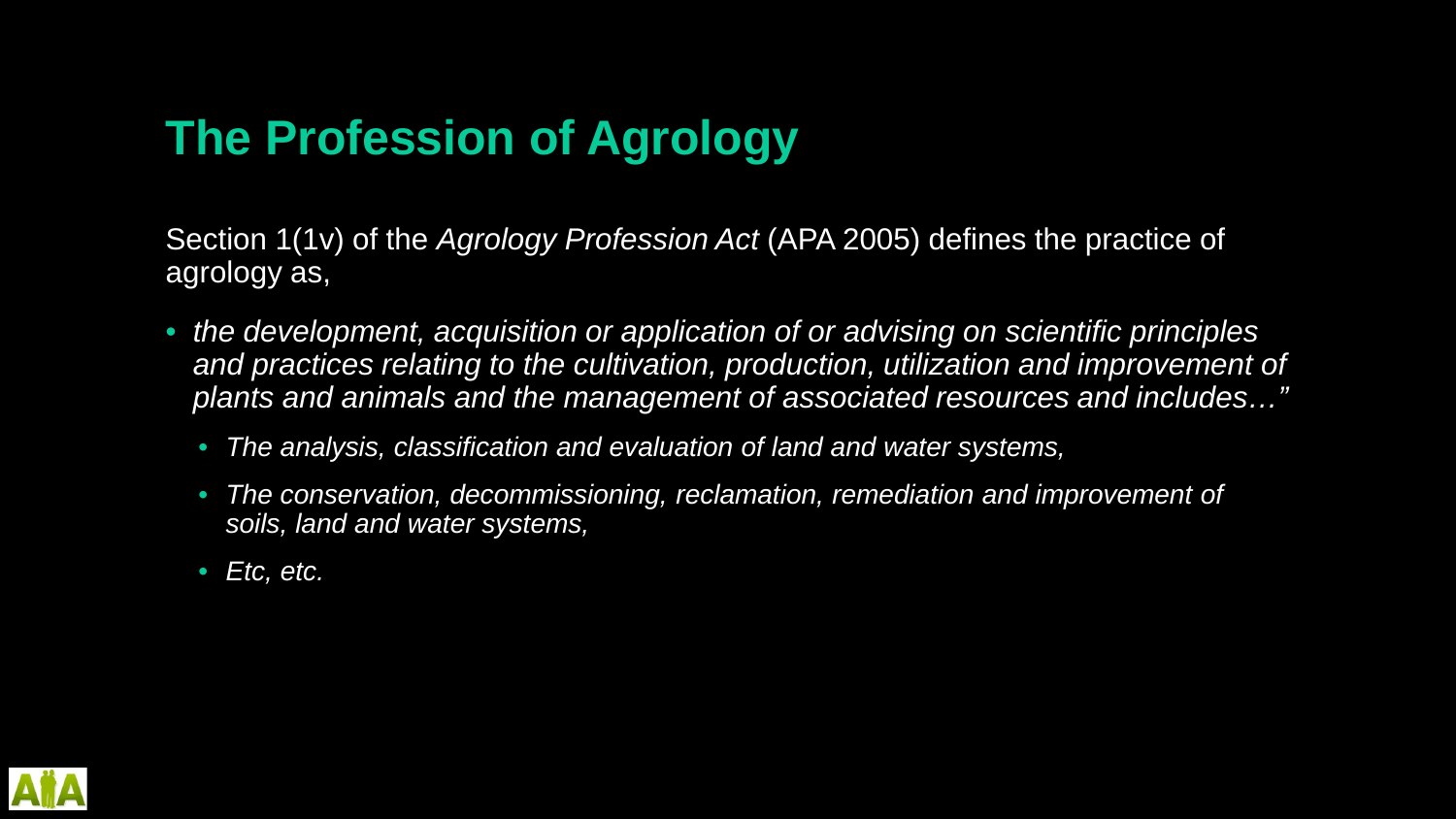# **AIA: Regulating the Profession of Agrology**

The Alberta Institute of Agrologists is a Professional Regulatory Organization (PRO).

Difference between a PRO and an Association/Society:

- PRO: Created by government via legislation to protect public interest.
- Association/Society: Created by members to further member interests.
- Example:
	- College of Physicians and Surgeons is a PRO (regulatory mandate; focus on public interest);
	- Alberta Medical Association is an association (focus on member's interests);

The *Agrology Profession Act (APA; 2005)* and the *Agrology Profession Regulation (APR; 2007)*  established AIA as a PRO; no part of the *APA* or *APR* allows for association activities.

Professional regulatory management is based on the premise that the best persons to regulate a profession are practitioners within that profession who understand what it means to be competent in that profession.

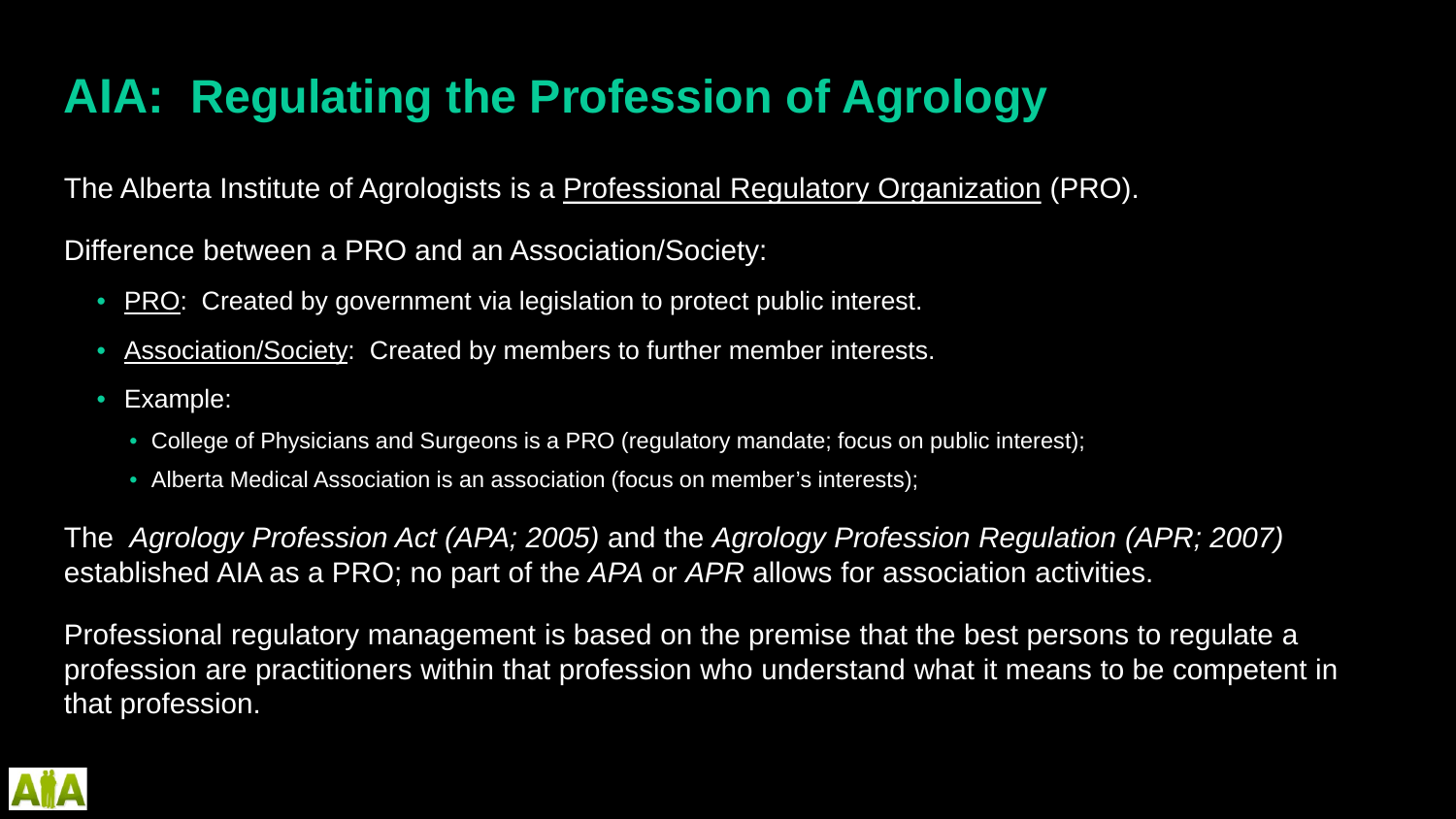## **Seven Pillars of Professional Regulation**

- Entrance Standards
- Continuing Competence Program
- Code of Ethics
- Practice Standards
- Practice Reviews
- Errors and Omissions Insurance
- Complaints Handling Protocol

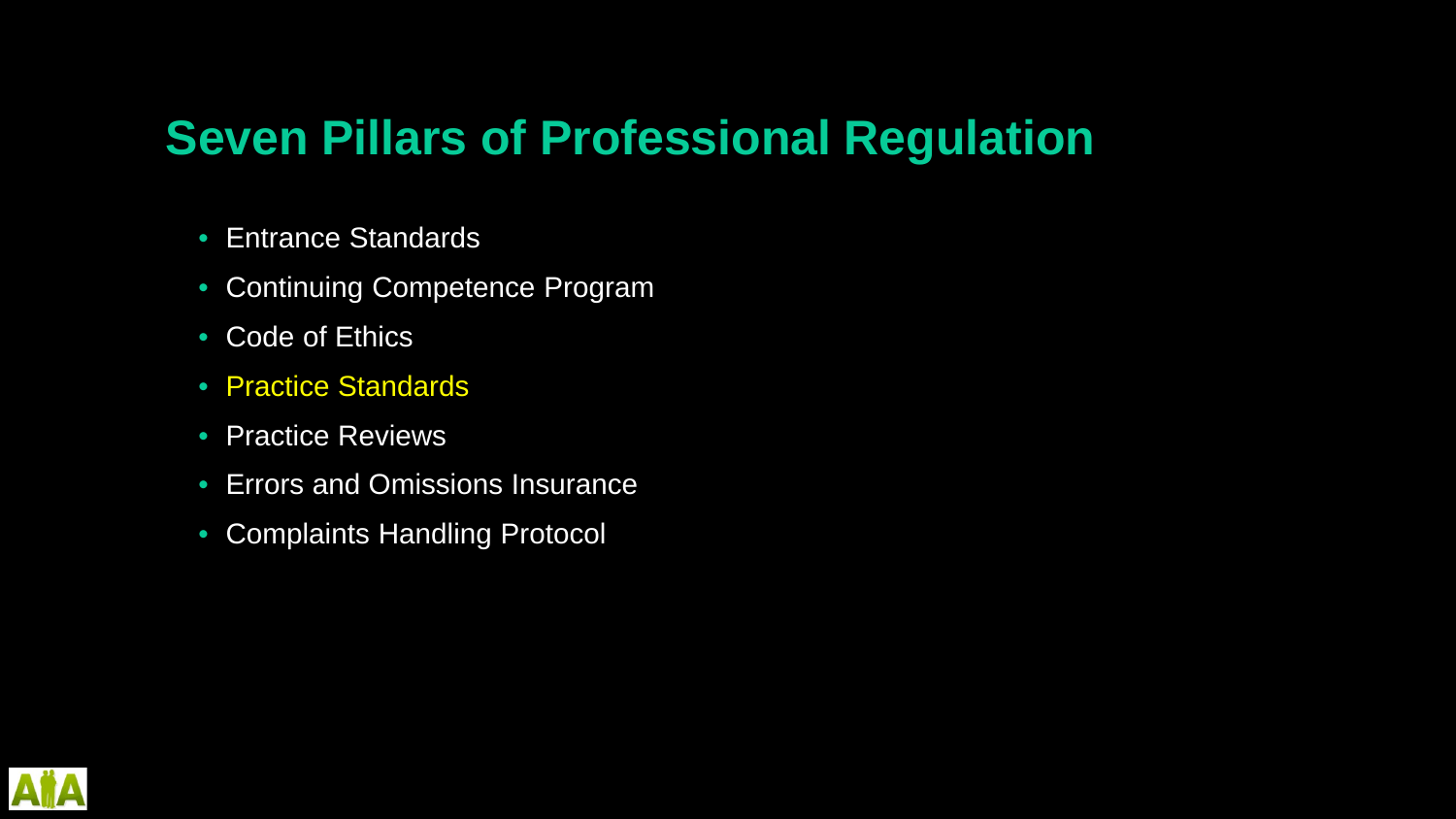## *Agrology Profession Act*

The Institute's role is defined in Section 3 of the *Agrology Profession Act*.

Section 3 "Institute's Role" states:

3(1) The Institute must

(a) carry out its activities and govern its regulated members in a manner that **protects and serves the public interest**,

(b) **provide direction to and regulate the practice of agrology** by its regulated members,

(c) *establish, maintain and enforce standards of practice*, registration and continuing competence for the practice of agrology,

(d) establish, maintain and enforce a code of ethics, and

(e) carry on the activities of the Institute and perform other duties and functions by the exercise of the powers conferred by this Act.

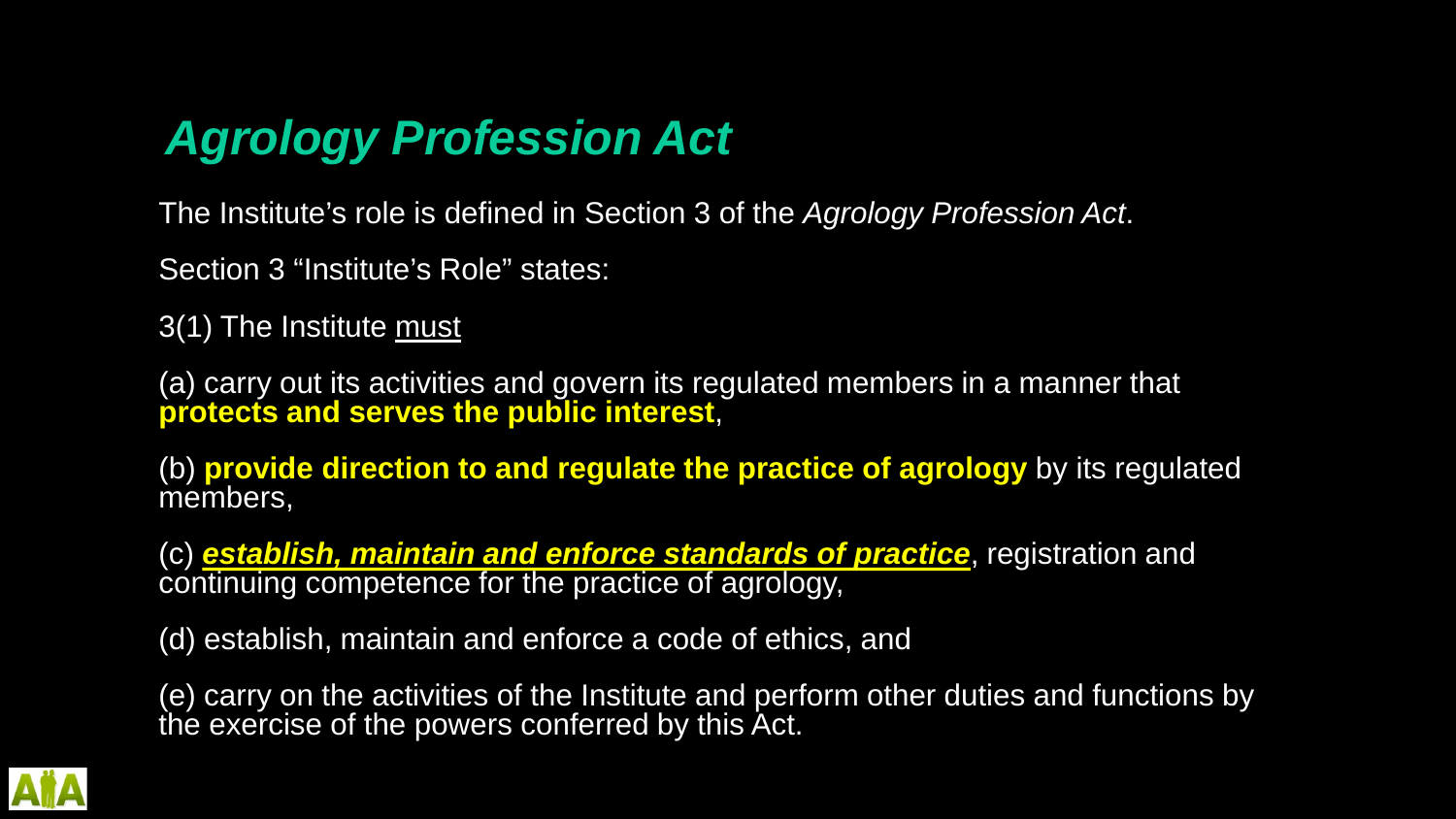# **Practice Areas (PAs)**

- Unique areas of practice that define the scope of the Agrology profession in Alberta.
- 19 PAs in total  $= 17$  technical PAs  $+ 2$  non-technical PAs
	- Agricultural and Natural Resource **Economics**
	- Agricultural Greenhouse Gas Assessment and Management
	- Agricultural Marketing and Sales
	- Animal Production
	- Assessment, Remediation and Management of Contaminated Lands
	- **Biophysical Classification and Evaluation**
	- Biosystems, Biosolids, Compost and Manure Management
	- Crop Production
	- Environmental Impact Assessment and **Mitigation Planning**
	- Environmental Monitoring
- Food Development and Processing
- Land Conservation and Management
- **Land Reclamation**
- **Management**
- Rangeland and Pasture Management
- Regulatory Support and Consultation
- Rural Development and Support
- Water Resources Planning and Management
- Wetland and Riparian Areas

Practice Standard Completed Practice Standard in Development

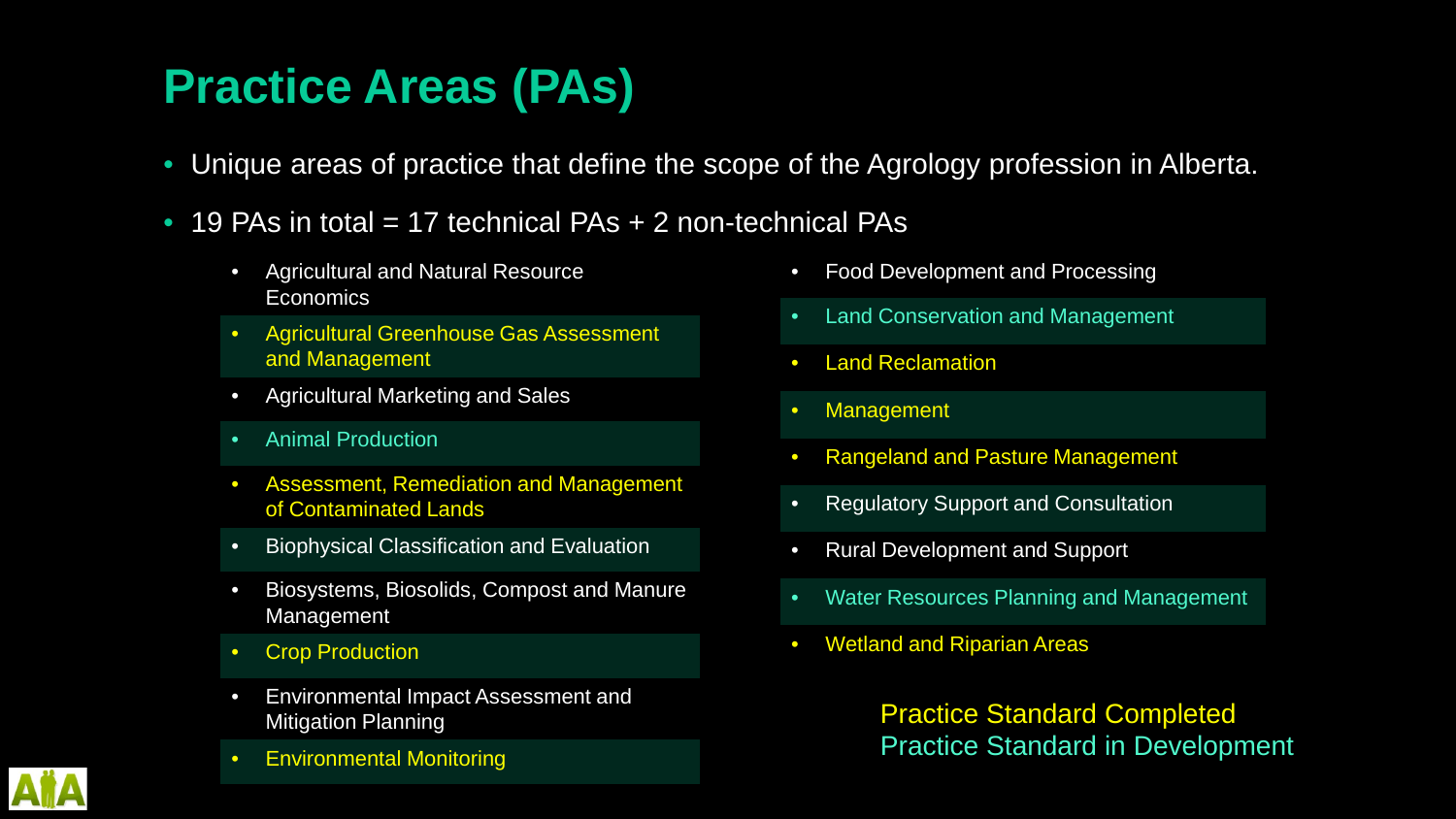# **Establishment of Practice Area Expert Committees (PAECs)**

• PAECs consist of senior practitioners with a wealth of experience within their area of practice.

# • Objectives:

- To explore the scope of a Practice Area and clearly define what it is and identify the core activities involved.
- To identify and document knowledge requirements and expectations for professionals who practice within that Practice Area.

## • Deliverable:

• Practice Standard document for the Practice Area

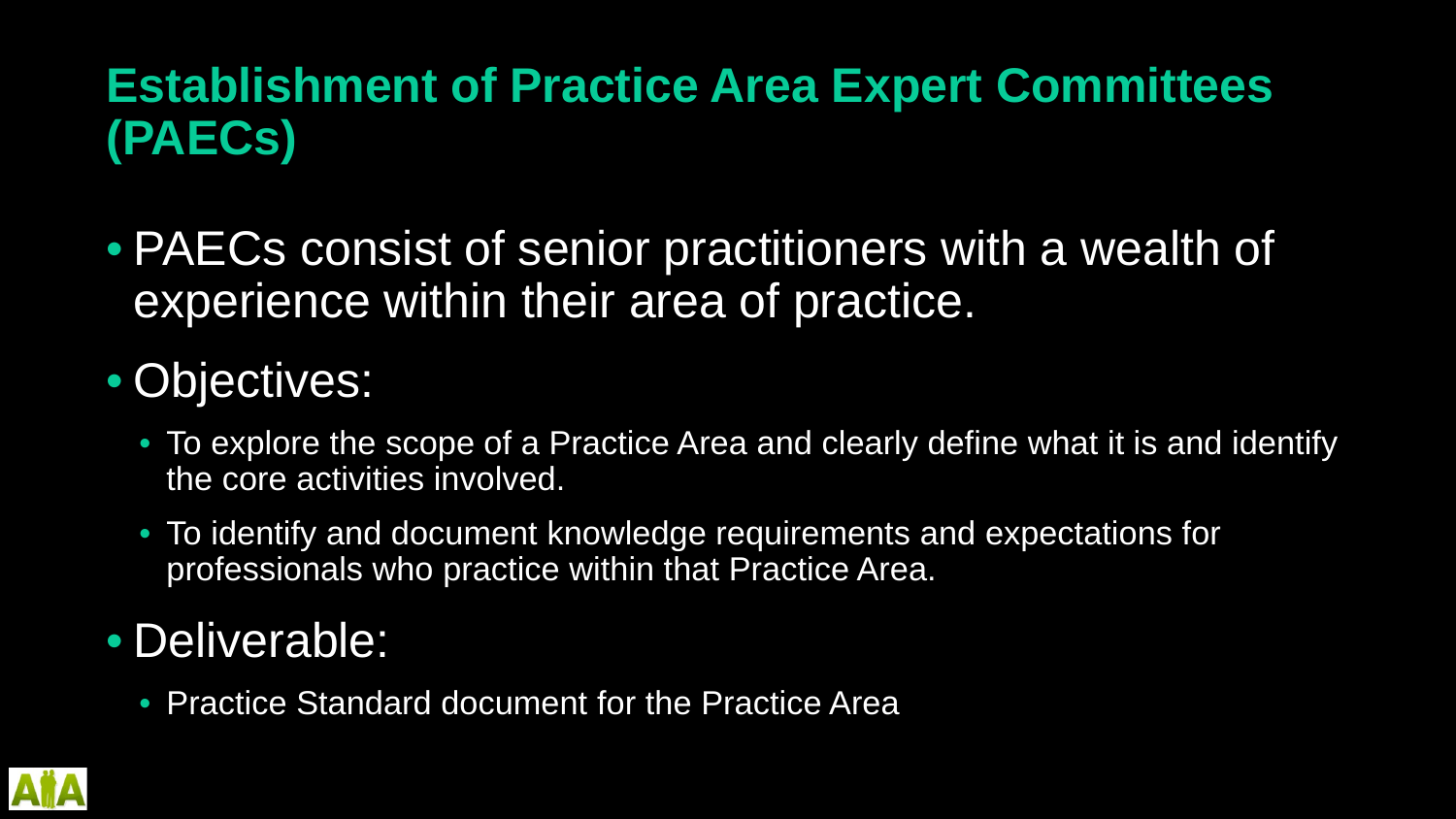# What Is A Practice Standard?

A Practice Standard defines what is required of a practitioner in order to become fully functional within a Practice Area.

#### A Practice Standard consists of three primary components:

- education requirements
- work experience requirements
- performance expectations
- A Practice Standard is not used to determine who can or cannot work within a given Practice Area. It is used to identify whether a member is qualified to work unsupervised (independently) within a Practice Area.
- It provides guidance and direction to members with respect to enhancing their professional practice by identifying knowledge, experience and performance requirements within the Practice Area and thereby assisting members in targeting their professional development.



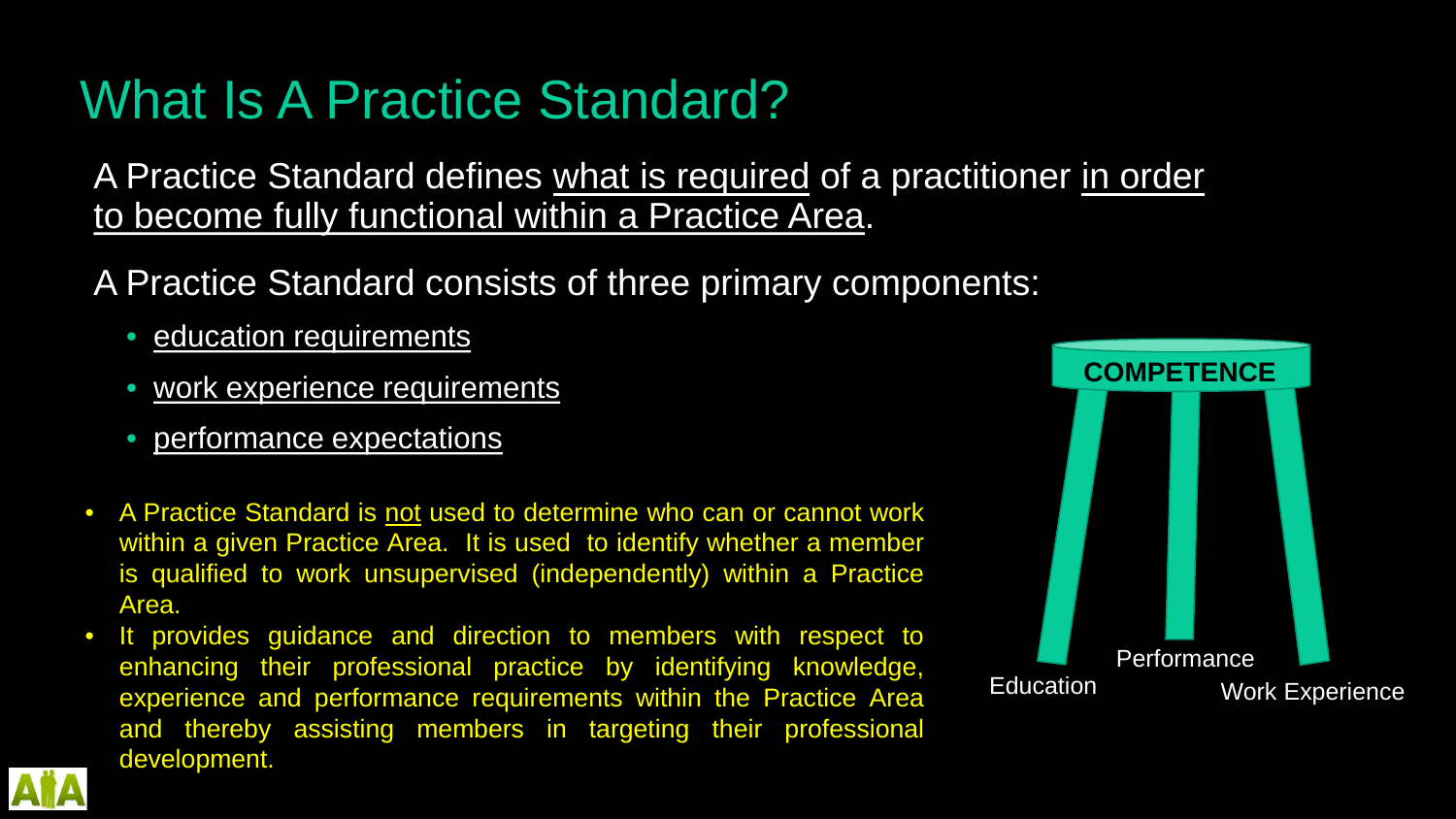

2017

**Contaminated Lands - Assessment, Remediation and Management Practice Standard** 



Approved by AIA Council 5/18/2017

#### **Contaminated Land - Assessment, Remediation and Management Practice Standard**

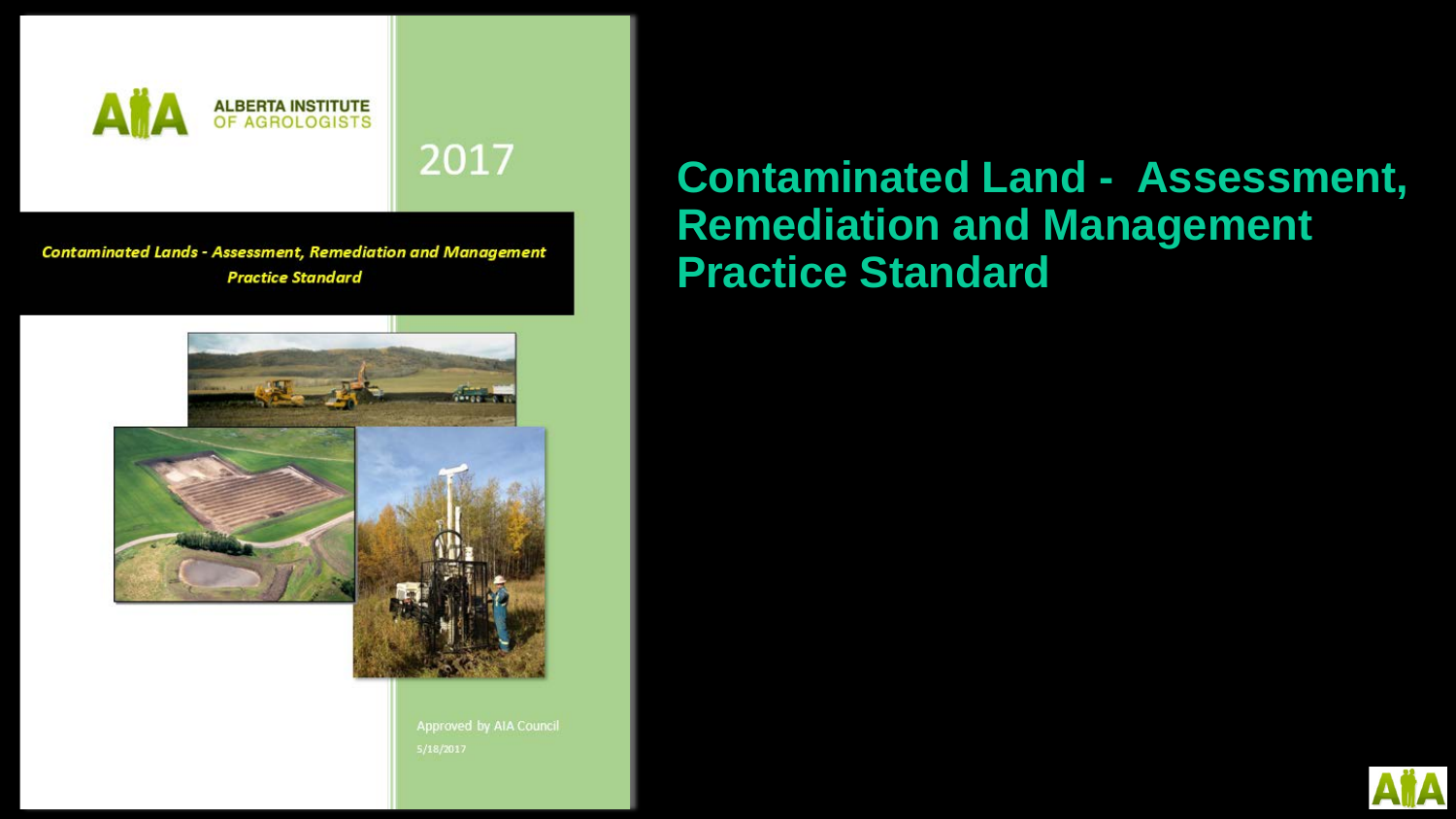### Section 2: Scope of the Practice Area

- Defines the scope of the practice area to include 7 key activities:
	- Understanding Drivers and Planning
	- Phase I Environmental Site Assessments
	- Phase II Environmental Site Assessments
	- Remediation
	- Risk Assessment
	- Exposure Control (Risk Management)
	- Validation and Closure

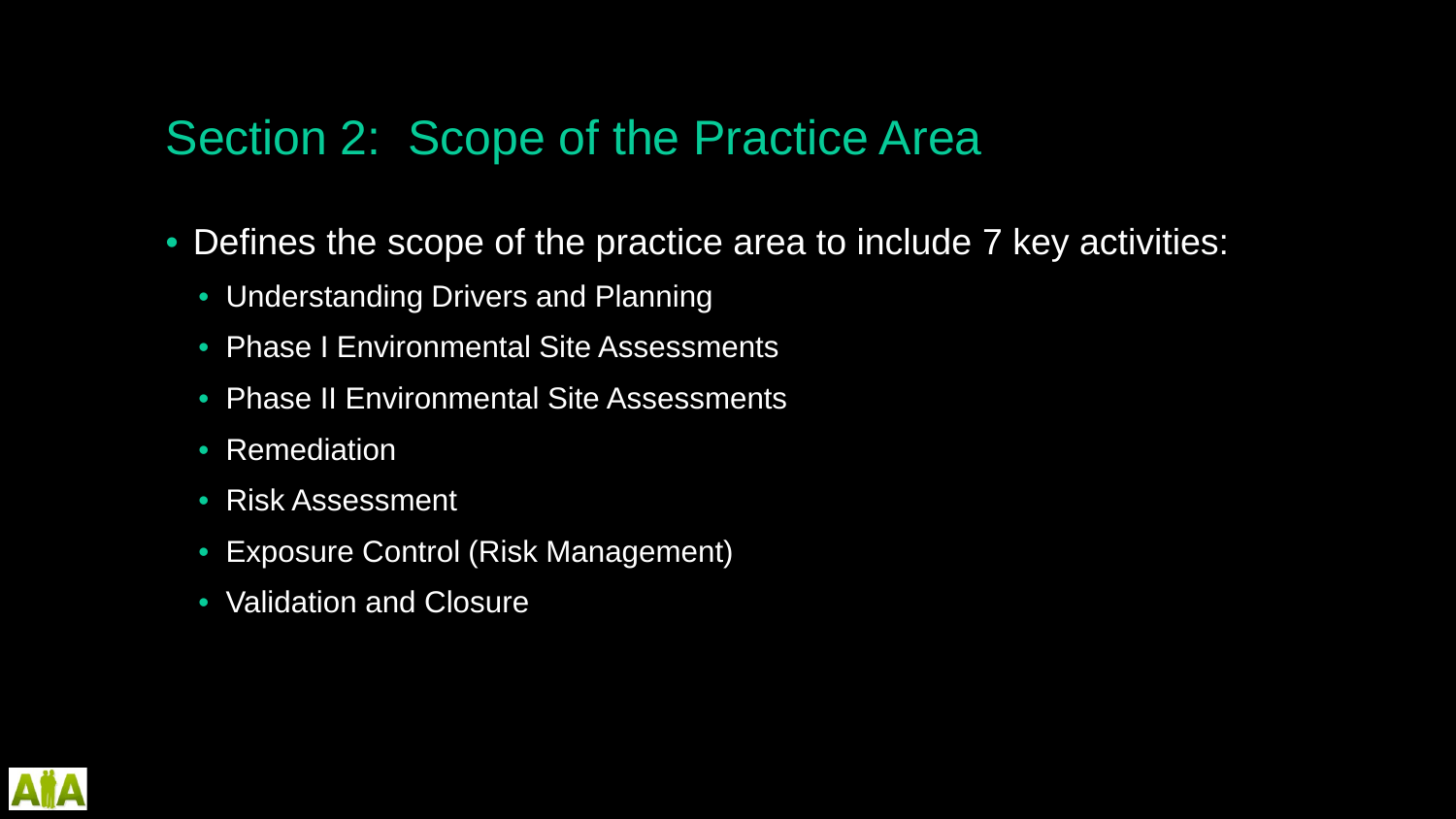# Section 3: Knowledge **Requirements**

Example: Phase II ESAs

| <b>Core Knowledge</b><br><b>Area</b> | <b>Rationale</b>                                                                                                                                                                                                                                                                                                               | <b>Required Knowledge</b>                                                        | <b>Recommended</b><br><b>Knowledge</b>                                                                                                          |
|--------------------------------------|--------------------------------------------------------------------------------------------------------------------------------------------------------------------------------------------------------------------------------------------------------------------------------------------------------------------------------|----------------------------------------------------------------------------------|-------------------------------------------------------------------------------------------------------------------------------------------------|
| <b>Contaminants</b>                  | A knowledge of the fundamentals of<br>both inorganic and organic chemistry<br>is necessary to understand<br>contaminant behavior within<br>environmental media and routes of<br>exposure to receptors. In addition,<br>understanding knowledge of<br>statistically valid sampling designs<br>and analysis of data is required. | <b>Inorganic Chemistry</b><br>$\bullet$<br><b>Organic Chemistry</b><br>$\bullet$ | Contaminant<br>$\bullet$<br><b>Behavior</b><br>Environmental<br>$\bullet$<br><b>Sampling Design</b><br><b>Statistical Analysis</b><br>$\bullet$ |
| <b>Soils and Landforms</b>           | An advanced knowledge of soil<br>processes and behavior, and ability<br>to describe soil and geology<br>according to standard classification<br>systems for communicating site<br>characteristics is necessary to<br>understand and interpret contaminant<br>fate and behavior when conducting<br>Phase 2 ESAs.                | Soil Science<br>$\bullet$<br>Soil Classification<br>$\bullet$                    | Soil Chemistry<br>$\bullet$<br><b>Quaternary Geology</b><br>$\bullet$<br>Geomorphology<br>$\bullet$<br>Geochemistry<br>$\bullet$                |
| <b>Water</b>                         | Knowledge of surface and<br>subsurface water behavior and the<br>dynamics of hydrologic processes at<br>a given site is necessary to<br>understand how these influence<br>contaminant fate and transport.                                                                                                                      | <b>Hydrology OR</b><br>$\bullet$<br>Hydrogeology                                 | Soil Physics<br>$\bullet$                                                                                                                       |
| Vegetation                           | A knowledge of plant science is<br>necessary for understanding and<br>recognizing indicators of contaminant<br>effects on vegetation.                                                                                                                                                                                          | <b>Plant Science</b><br>Vegetation<br>$\bullet$<br>Identification                | Weed Science<br><b>Plant Physiology</b><br>$\bullet$<br><b>Plant-Soil</b><br>$\bullet$<br><b>Relationships</b>                                  |

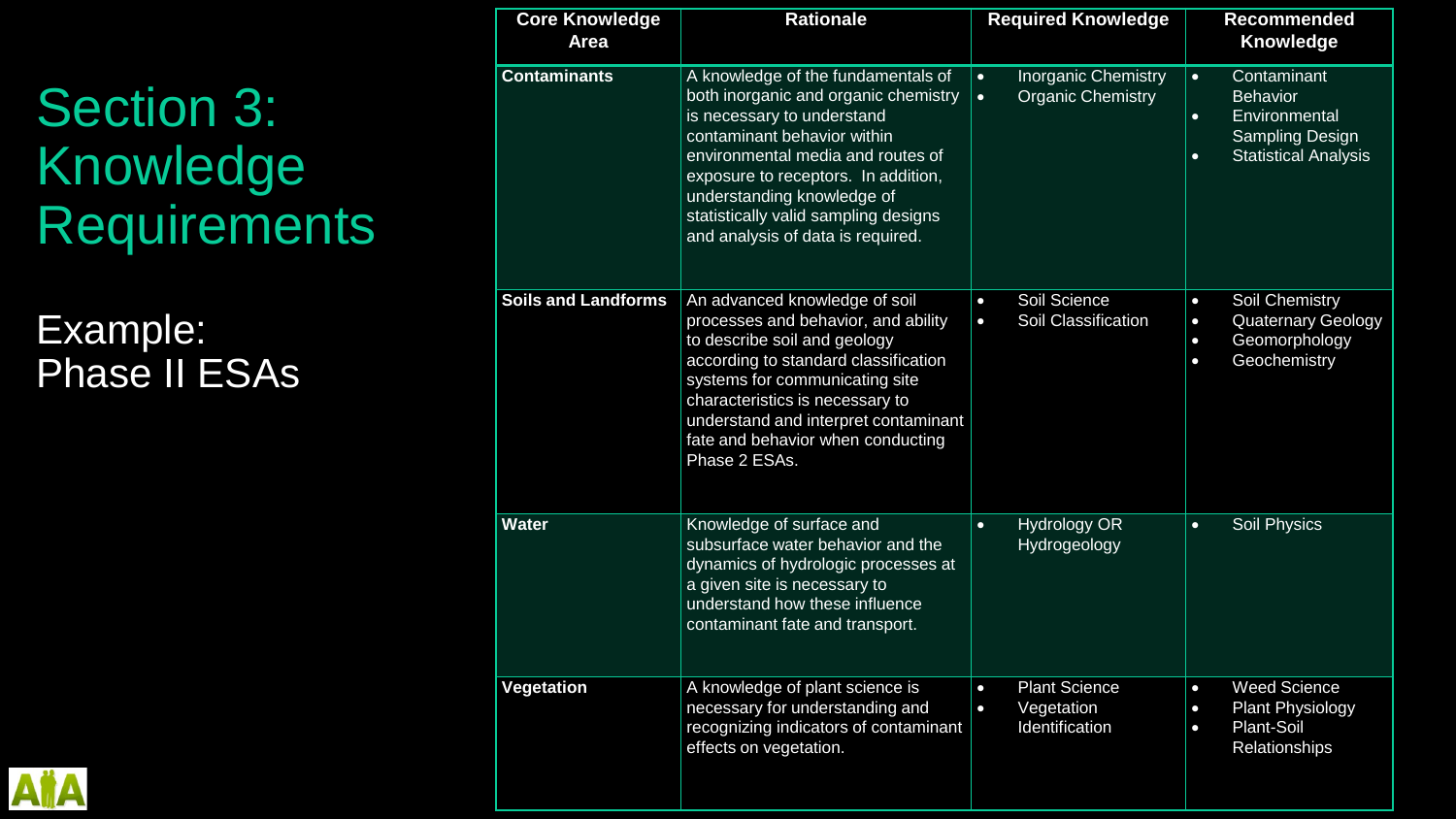### Example: Remediation

| <b>Core Knowledge</b><br><b>Area</b> | <b>Rationale</b>                                                                                                                                                                                                                                                                                                                       | <b>Required Knowledge</b>                                                                                                                | <b>Recommended</b><br><b>Knowledge</b>                                                               |
|--------------------------------------|----------------------------------------------------------------------------------------------------------------------------------------------------------------------------------------------------------------------------------------------------------------------------------------------------------------------------------------|------------------------------------------------------------------------------------------------------------------------------------------|------------------------------------------------------------------------------------------------------|
| <b>Contaminants</b>                  | A knowledge of the fundamentals of<br>both inorganic and organic chemistry<br>is necessary to understand<br>contaminant behavior within<br>environmental media and routes of<br>exposure as well as understanding<br>chemical reactions and biological<br>activity potentially involved in<br>remedial technologies and<br>strategies. | <b>Inorganic Chemistry</b><br>$\bullet$<br><b>Organic Chemistry</b><br>$\bullet$<br><b>Remediation</b><br>$\bullet$<br><b>Strategies</b> | Soil Microbiology<br>$\bullet$<br><b>Biotreatment</b><br>$\bullet$<br><b>Toxicology</b><br>$\bullet$ |
| <b>Soils and</b><br><b>Landforms</b> | An advanced knowledge of soil<br>processes and behavior in relation to<br>contaminant fate and behavior is<br>necessary to select and implement<br>appropriate remedial technologies<br>and strategies and for understanding<br>how technologies react differently<br>with different site conditions.                                  | <b>Soil Science</b><br>$\bullet$<br><b>Soil Classification</b><br>$\bullet$<br><b>Soil Chemistry</b><br>$\bullet$                        | Geochemistry<br>$\bullet$                                                                            |
| <b>Water</b>                         | A knowledge of surface and<br>subsurface water behavior and the<br>variability of hydrologic processes is<br>necessary to understand and<br>evaluate contaminant fate and<br>transport spatially and temporally.                                                                                                                       | <b>Hydrology OR</b><br>$\bullet$<br>Hydrogeology                                                                                         | <b>Soil Physics</b><br>$\bullet$                                                                     |

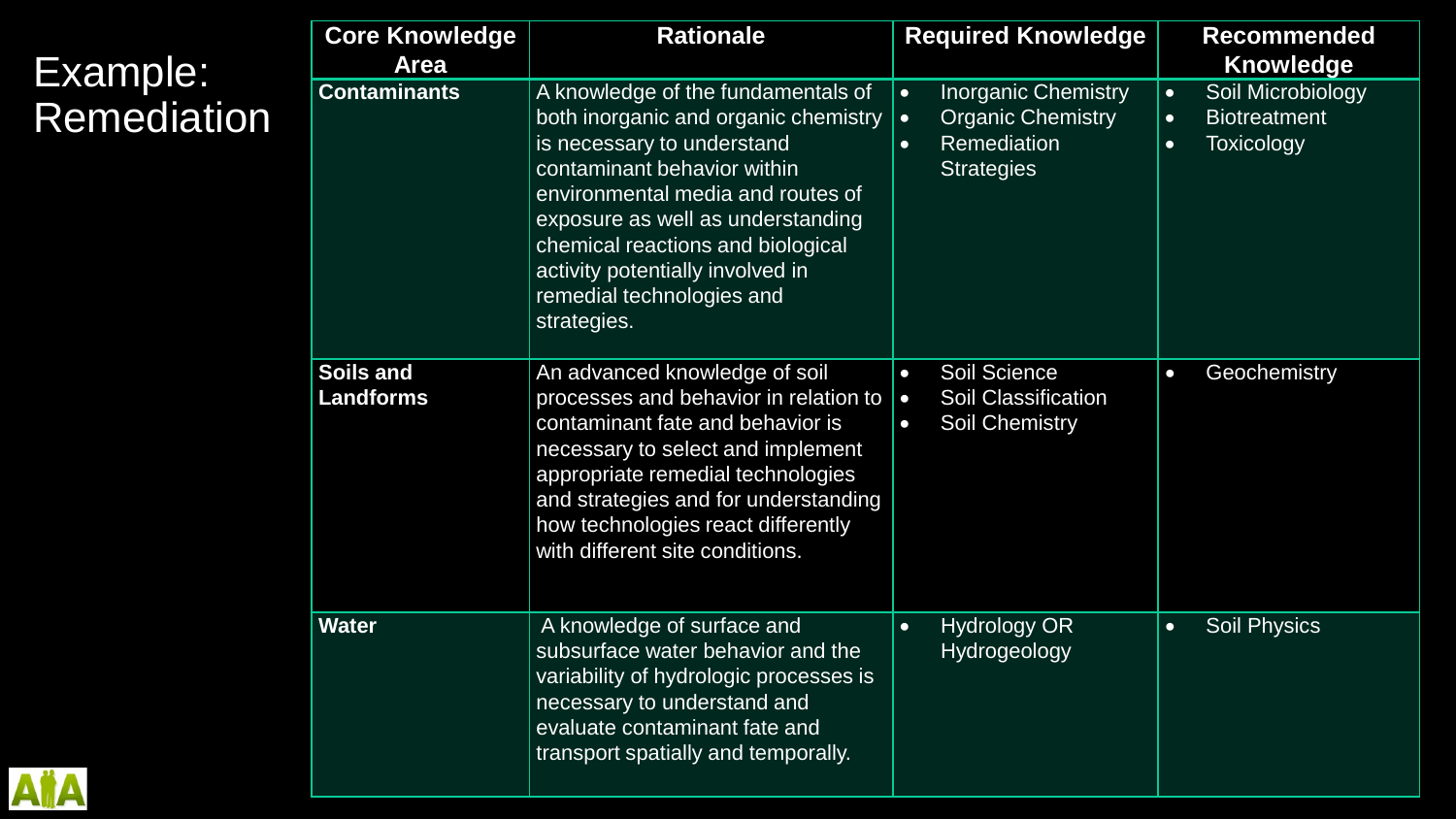#### Example: Risk Assessment

| <b>Core Knowledge</b><br><b>Area</b> | <b>Rationale</b>                                                                                                                                                                                                              | <b>Required Knowledge</b>                                                                                                                                                                                                                                                               | Recommended<br><b>Knowledge</b> |
|--------------------------------------|-------------------------------------------------------------------------------------------------------------------------------------------------------------------------------------------------------------------------------|-----------------------------------------------------------------------------------------------------------------------------------------------------------------------------------------------------------------------------------------------------------------------------------------|---------------------------------|
| <b>Contaminants</b>                  | A comprehensive knowledge of<br>contaminant properties and behavior,<br>toxicology, and risk assessment<br>protocols are required for<br>understanding and conducting risk<br>assessments for human and<br>ecological health. | <b>Inorganic Chemistry</b><br>$\bullet$<br><b>Organic Chemistry</b><br>$\bullet$<br><b>Contaminant Behavior</b><br>$\bullet$<br><b>Ecological and Human</b><br>$\bullet$<br><b>Health Risk Assessment</b><br><b>Toxicology</b><br>$\bullet$<br><b>Statistical Analysis</b><br>$\bullet$ |                                 |
| <b>Soils and Landforms</b>           | An advanced knowledge of soil<br>chemistry and surficial geology<br>stratigraphy is essential for<br>understanding risk and potential for<br>exposure.                                                                        | Soil Science OR<br>$\bullet$<br><b>Quaternary Geology</b><br><b>Soil Chemistry</b><br>$\bullet$                                                                                                                                                                                         |                                 |
| <b>Water</b>                         | A knowledge of surface and<br>subsurface water behavior and the<br>variability of hydrologic processes at a<br>given site is necessary to understand<br>how these influence contaminant fate<br>and transport.                | Hydrology<br>$\bullet$<br>Hydrogeology<br>$\bullet$                                                                                                                                                                                                                                     |                                 |
| <b>Vegetation</b>                    | A knowledge of plant science is<br>necessary to understand and<br>recognize indicators of contaminant<br>effects on vegetation.                                                                                               | <b>Plant Science</b><br>$\bullet$<br><b>Plant Nutrition</b><br>$\bullet$<br><b>Plant Physiology</b><br>$\bullet$                                                                                                                                                                        |                                 |

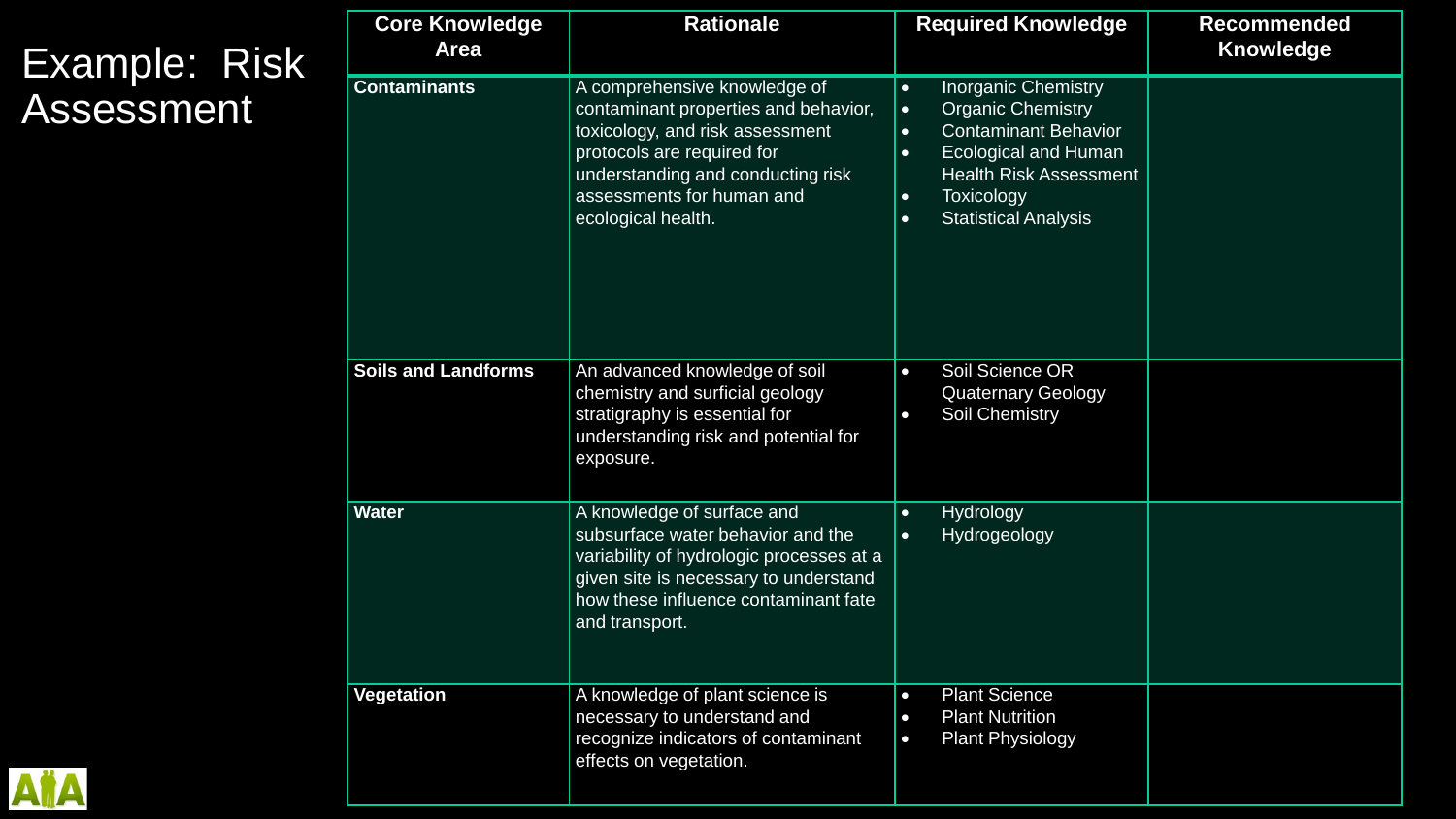| ent | <b>Ecology</b>                      | A knowledge of how ecosystem<br>components (e.g. soil, water, air,<br>vegetation, wildlife) interact with<br>each other is necessary to<br>understand the potential effect of<br>contaminants on the ecosystem. | $\bullet$              | Ecology                                                                   | $\bullet$                                        | Ecosystem<br>Management                                                                                                              |
|-----|-------------------------------------|-----------------------------------------------------------------------------------------------------------------------------------------------------------------------------------------------------------------|------------------------|---------------------------------------------------------------------------|--------------------------------------------------|--------------------------------------------------------------------------------------------------------------------------------------|
|     | <b>Animals</b>                      | A knowledge of animal nutrition<br>and physiology is necessary to<br>understand the potential effects<br>of contaminants on animal<br>health.                                                                   | $\bullet$<br>$\bullet$ | <b>Animal Nutrition</b><br><b>Animal Physiology</b>                       |                                                  |                                                                                                                                      |
|     | <b>Socioeconomics</b><br>and Policy | A knowledge of the regulatory,<br>economic, and environmental<br>drivers for environmental site<br>management is required.                                                                                      | $\bullet$              | One of the<br>recommended<br>subjects for<br>Socioeconomics and<br>Policy | $\bullet$<br>$\bullet$<br>$\bullet$<br>$\bullet$ | Environmental<br><b>Policy</b><br>Environmental<br>Planning<br>Environmental<br>Impact and<br>Mitigation<br><b>Land Use Planning</b> |

#### Risk Assessment (cont'd)

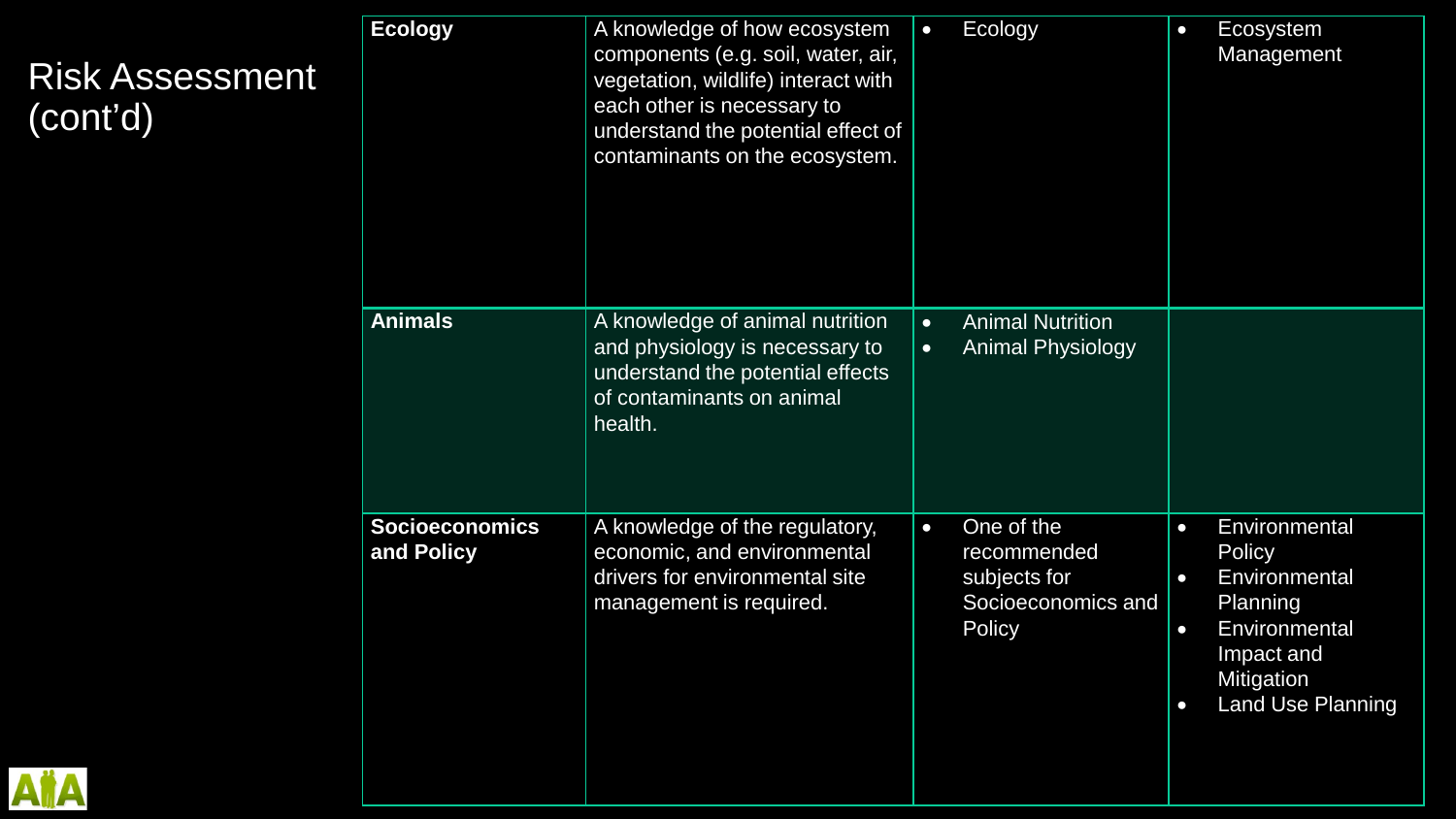# What if a Member is Lacking Required Knowledge?

The practice standards identify three options:

- Seek Advice and Direction: Members lacking specific knowledge in required subject matters must recognize the limits of their expertise and seek advice and direction from a qualified professional.
- Complete Challenge Exam(s): To validate that subject matter knowledge has been gained through work experience, self-study or non-adjudicated industry courses, a member will be required to either (i) write a professional practice examination supplied by the AIA; or, (ii) to appear before a panel of peers to complete an oral examination supplied by the AIA;
- Pursue Formal Education and Training: Obtain credit in a formal course from an appropriate educational institution or from an industry course approved by the AIA. Such courses must have an adjudicated examination to document knowledge attained.

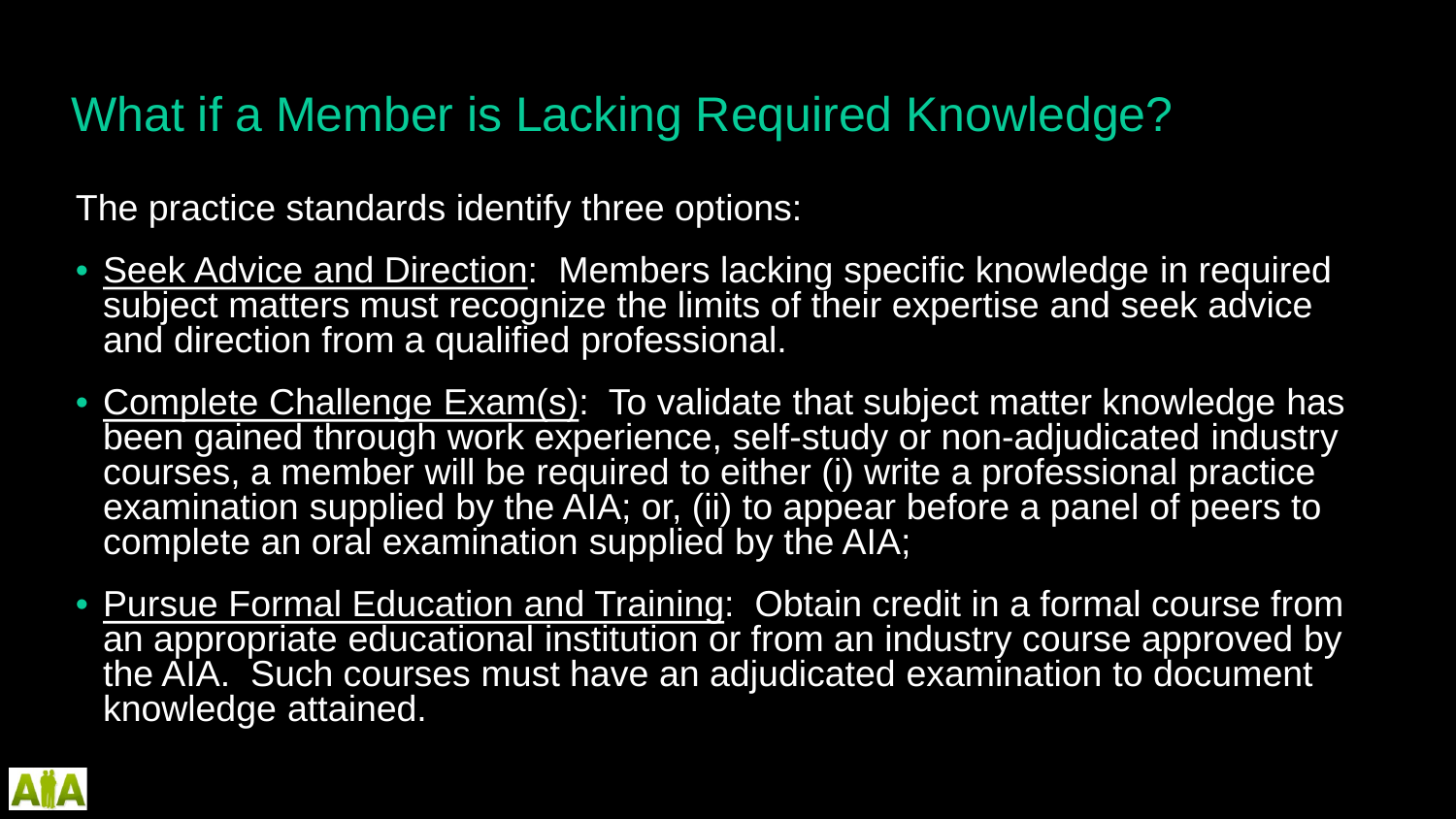### Section 4: Work Experience

- Section 4 identifies three categories of practitioners based on work experience:
	- Junior Practitioner (generally < 5 years of experience)
	- Intermediate Practitioner (generally 5 to 10 years of experience)
	- Senior Practitioner (generally > 10 years of experience)
- Typical job duties and responsibilities for each of the three categories above are described.
- Skill sets to be developed through work experience are also described in the practice standard.
- Overall, provides clarity around experience requirements to take on particular job responsibilities; also clarifies typical career progression in the practice area.

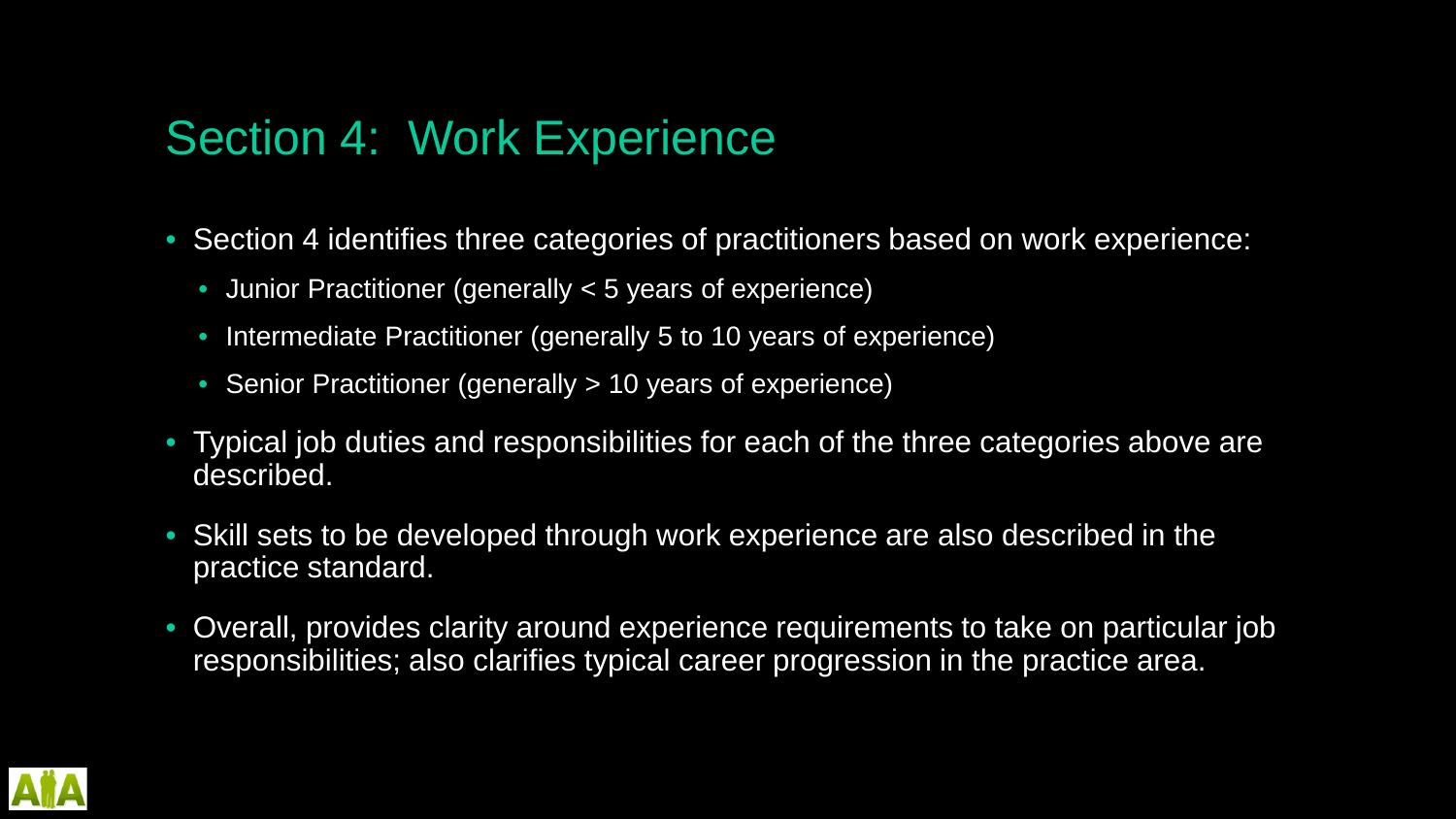| <b>Main PA Activity</b>                                                   | <b>Junior Level</b> | <b>Intermediate</b><br><b>Level</b> | <b>Senior Level</b> |  |
|---------------------------------------------------------------------------|---------------------|-------------------------------------|---------------------|--|
| Understanding<br><b>Drivers and Planning</b>                              |                     |                                     | $\mathcal{N}$       |  |
| <b>Phase 1 ESA</b>                                                        | $\star$             | $\mathcal{N}$                       | $\sqrt{ }$          |  |
| <b>Phase 2 ESA</b>                                                        | $\star$             |                                     | $\sqrt{}$           |  |
| <b>Remediation</b>                                                        | $\star$             |                                     | $\sqrt{ }$          |  |
| <b>Exposure Control</b><br>(Risk Management)                              |                     | $\star$                             | $\sqrt{}$           |  |
| <b>Risk Assessment</b>                                                    |                     | $\star$                             | $\mathcal{N}$       |  |
| <b>Validation and</b><br><b>Closure</b>                                   |                     | $\star$                             | $\sqrt{ }$          |  |
| $\sqrt{2}$ Experience level sufficient to be responsible for the activity |                     |                                     |                     |  |

**\* Under direct supervision only**

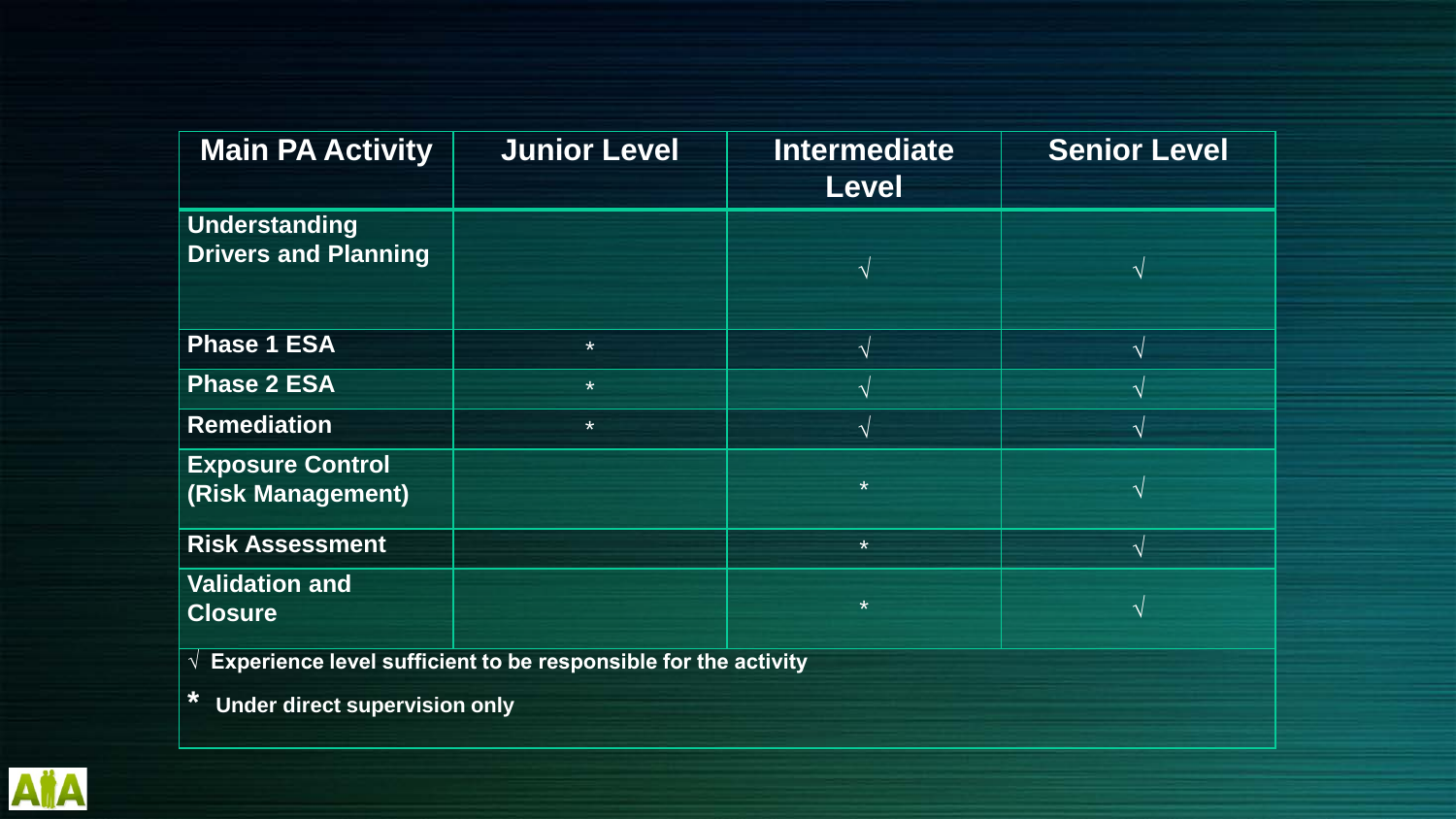#### Section 5: Performance Requirements

- Section 5 outlines professional performance expectations for the practitioner:
	- Stay current with advances in knowledge, science and technology within the PA;
	- Ongoing professional development;
	- Self-assessment against the practice standard;
	- Develop plan to address any knowledge limitations;
	- Working within one's expertise and experience; seek help from other qualified professionals as required.
	- Etc.

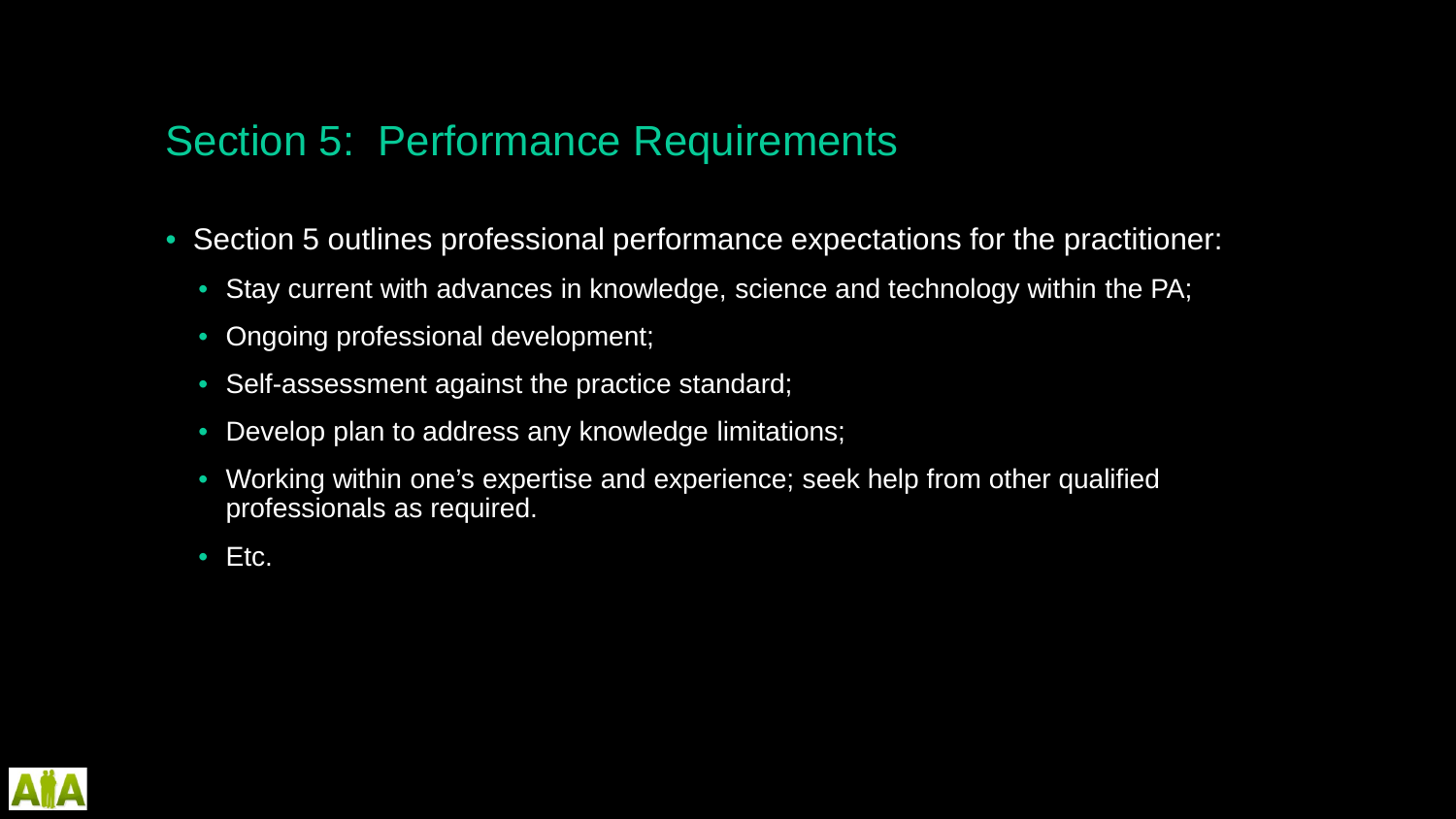

#### **Land Reclamation Practice Standard**



Approved by the AIA Council

### **Land Reclamation Practice Standard**

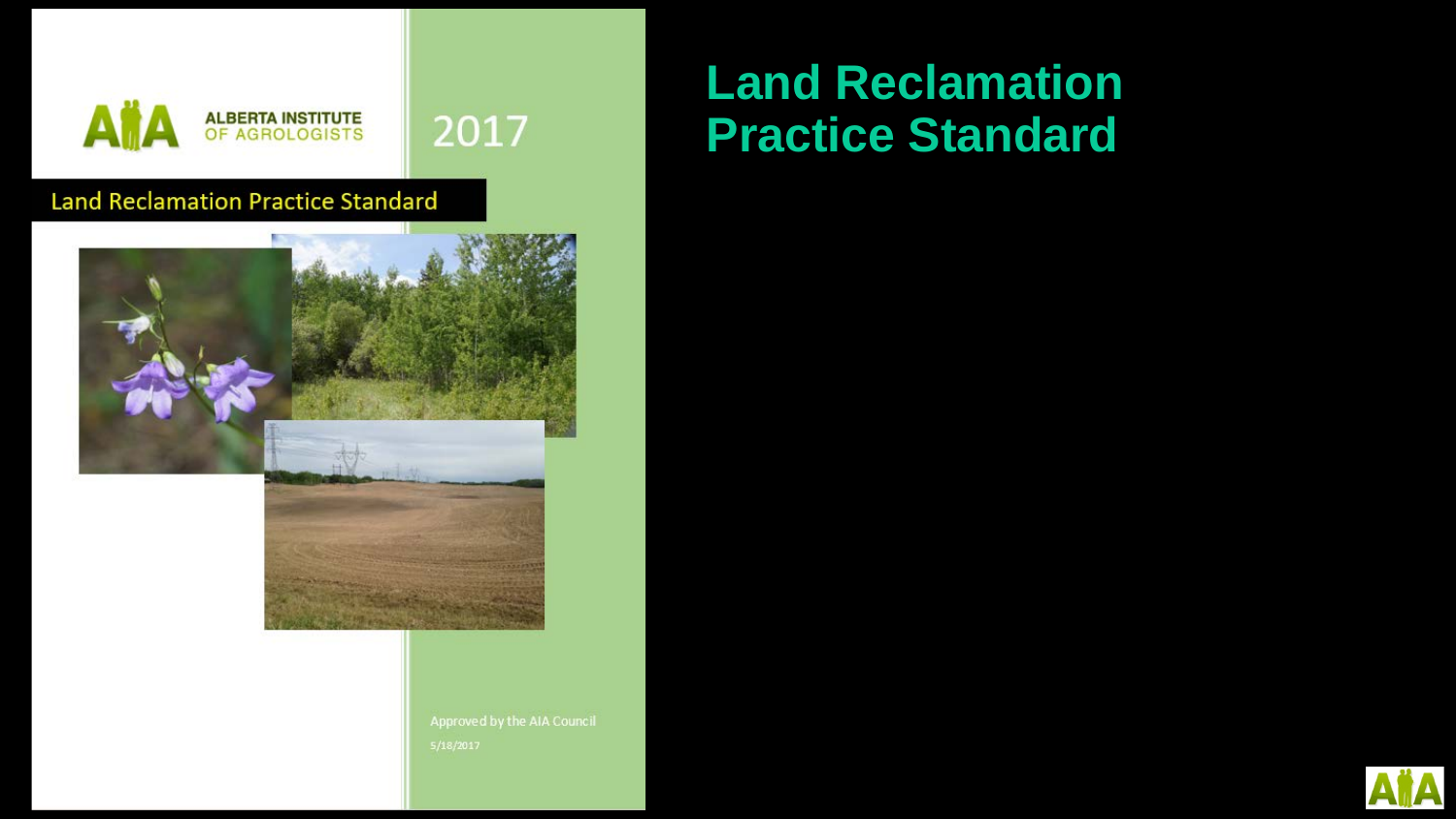#### Section 2: Scope of the Practice Area

- Section 2 identifies 4 main activities:
	- Understanding Drivers and Planning
	- Project Execution
	- Monitoring
	- Verification

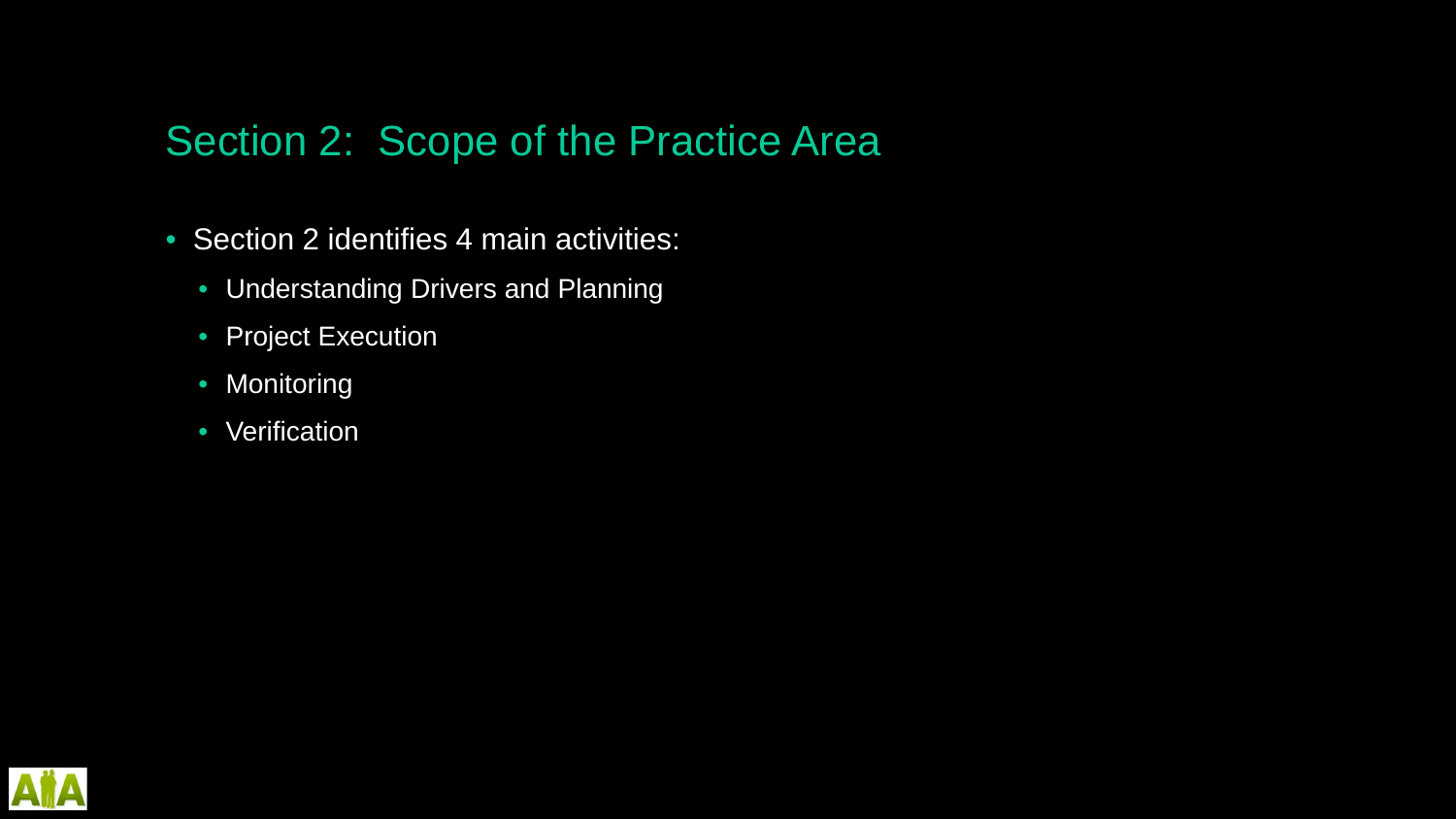### Core Knowledge Areas for Land Reclamation

| <b>Core</b><br><b>Knowledge</b><br><b>Area</b> | <b>Subject Matter Areas</b>                                                                                                                                                                                                                                                                                                                                           | <b>Rationale</b>                                                                                                                            |
|------------------------------------------------|-----------------------------------------------------------------------------------------------------------------------------------------------------------------------------------------------------------------------------------------------------------------------------------------------------------------------------------------------------------------------|---------------------------------------------------------------------------------------------------------------------------------------------|
| <b>Ecology</b>                                 | <b>Introductory Ecology</b><br>$\bullet$                                                                                                                                                                                                                                                                                                                              | Knowledge of interrelationships among<br>ecosystem components is required.                                                                  |
| <b>Water</b>                                   | <b>Introductory Hydrology</b><br>$\bullet$                                                                                                                                                                                                                                                                                                                            | Knowledge of the hydrologic cycle and behavior<br>of water in soils and the landscape is required.                                          |
| <b>Soils</b>                                   | <b>Introductory Soil Science</b><br>$\bullet$<br>Soil Genesis and<br>$\bullet$<br>Classification<br>And at least one:<br><b>Soil Chemistry</b><br>$\bullet$<br><b>Soil Physics</b><br>$\bullet$<br><b>Soil Fertility</b><br>$\bullet$<br>Soil Biology<br>$\bullet$<br><b>Soil Conservation</b><br>$\bullet$<br>Soil Biogeochemistry<br>$\bullet$                      | Knowledge of soil formation and classification<br>and advanced understanding of soil processes<br>and properties is required.               |
| <b>Vegetation</b>                              | <b>Introductory Plant Science</b><br>$\bullet$<br>And at least one of:<br><b>Plant Identification and</b><br>$\bullet$<br>Taxonomy<br><b>Community Ecology</b><br>$\bullet$<br><b>Weed Science</b><br>$\bullet$<br><b>Plant Physiology</b><br>$\bullet$<br><b>Plant Pathology</b><br>$\bullet$<br>Range Management<br>$\bullet$<br><b>Forest Ecology</b><br>$\bullet$ | Knowledge of plant identification and taxonomy<br>and advanced understanding of vegetation<br>interaction with its environment is required. |

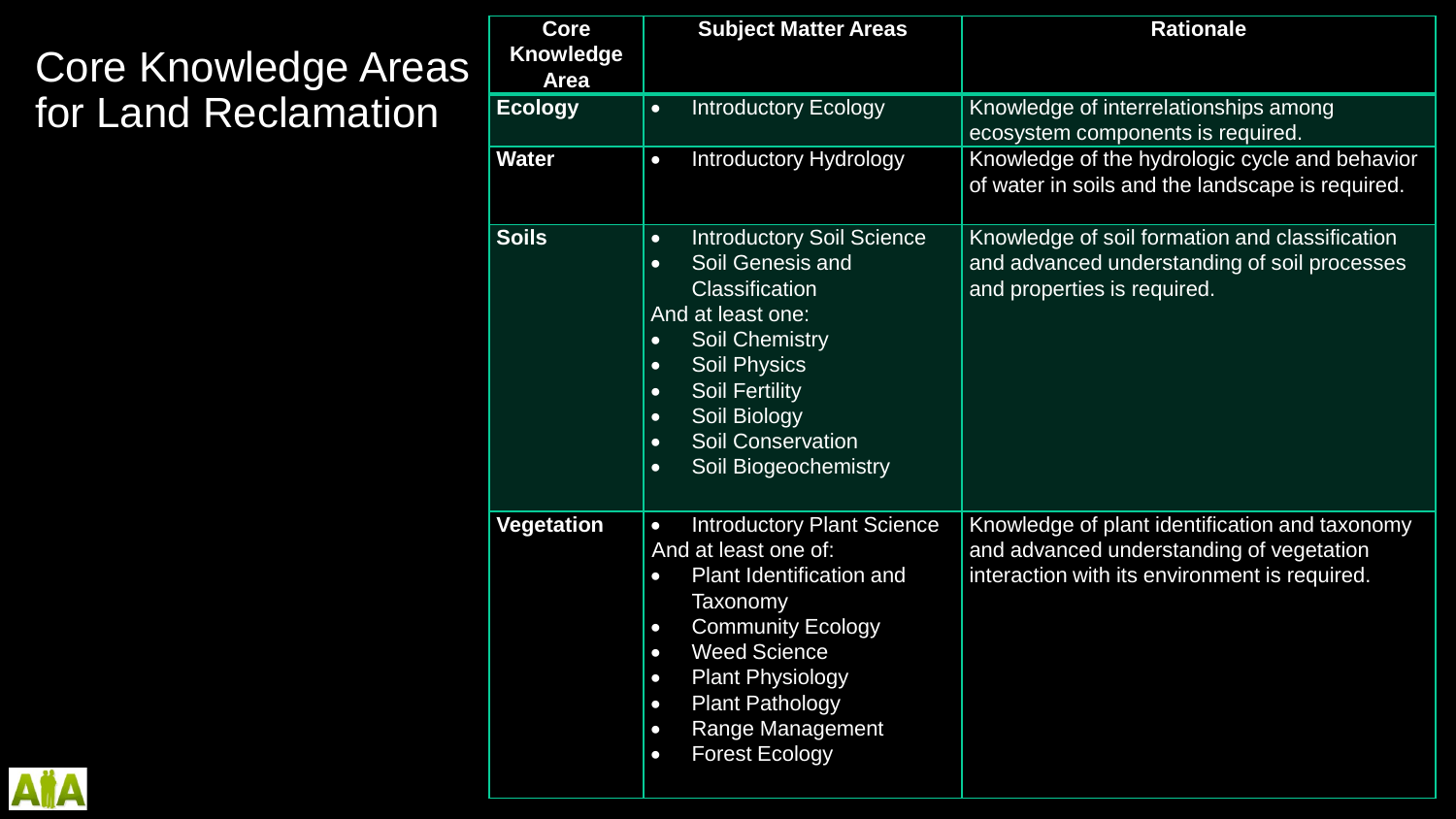## **How Are Practice Standards Used in Professional Regulatory Management?**

#### • Member Self-Assessment:

- Members are requested to complete a self-assessment based on the practice standard(s) relevant to their PAs.
- Online tool is available to assist regulated members with their self-assessment

#### • Competence Committee:

- In-training member (articling members AIT and ATT) files are reviewed to determine whether they have the requisite knowledge and experience for unsupervised practice within the PA they request.
- Full professional designation (PAg and RTAg) may be denied if the competence committee determines the member is working beyond their knowledge and experience levels.
- Provide feedback to AIT and ATT members to facilitate professional development and education upgrading.

#### • Practice Reviews:

- Random check to see if members are qualified and working within their area of expertise and within their experience level.
- Provide direction and guidance for professional practice improvements.